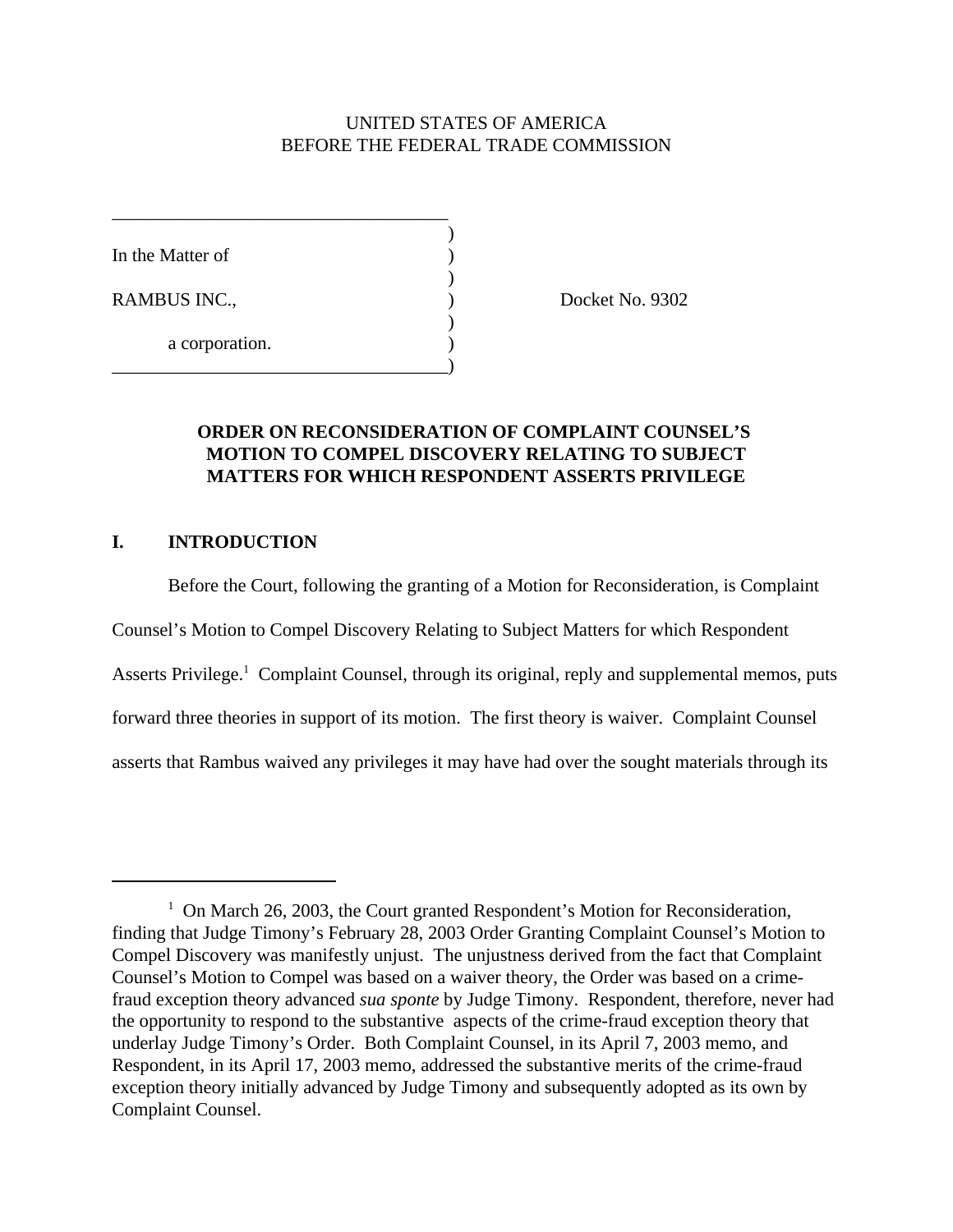voluntary production of information in the *Hynix* litigation.<sup>2</sup> The second theory is the crimefraud exception. Complaint Counsel asserts that Respondent's attempt to monopolize the SDRAM and DDRAM markets by expanding the scope of its patents and patent applications to attempt to cover JEDEC's SDRAM and DDRAM standards amounts to an ongoing fraudulent scheme that vitiates the attorney-client and attorney work product privileges. Finally, Complaint Counsel puts forth that Respondent is collaterally estopped from asserting privilege based on prior rulings in the *Infineon*<sup>3</sup> and *Micron*<sup>4</sup> matters.

In its Opposition, Respondent narrows the issues to be resolved by conceding that Complaint Counsel is entitled to receive the materials and to conduct discovery consistent with what occurred in the *Infineon*, *Micron* and *Hynix* matters. The primary issue to be resolved therefore, is limited to whether Complaint Counsel may take additional discovery for the post-June 1996 time period (*i.e*. after Respondent dropped out of JEDEC). On the merits, Respondent argues that no waiver of privilege ever occurred and that the discovery conducted in *Hynix* was *de facto* compelled in light of the previous discovery orders in *Infineon* and *Micron*. As to the crime fraud exception theory, Respondent asserts that it owed no duty to disclose its patents or patent applications to JEDEC and that, moreover, it had no patents or patent applications relating to the JEDEC SDRAM or DDRAM standards issued or pending until after it dropped out of

<sup>2</sup> *Hynix Semiconductor Inc. v. Rambus, Inc.*, Civ. 00-20905-RMW (N.D. Cal. Complaint filed on Aug. 29, 2000).

<sup>3</sup> *Rambus Inc. v. Infineon Technologies AG*, No. 3:00cv524 (E.D. Va. Complaint filed on Aug. 8, 2000).

<sup>4</sup> *Micron Technology, Inc. v. Rambus, Inc.*, No. Civ 00-792-RRM (D. Del. Complaint filed on Aug. 28, 2000).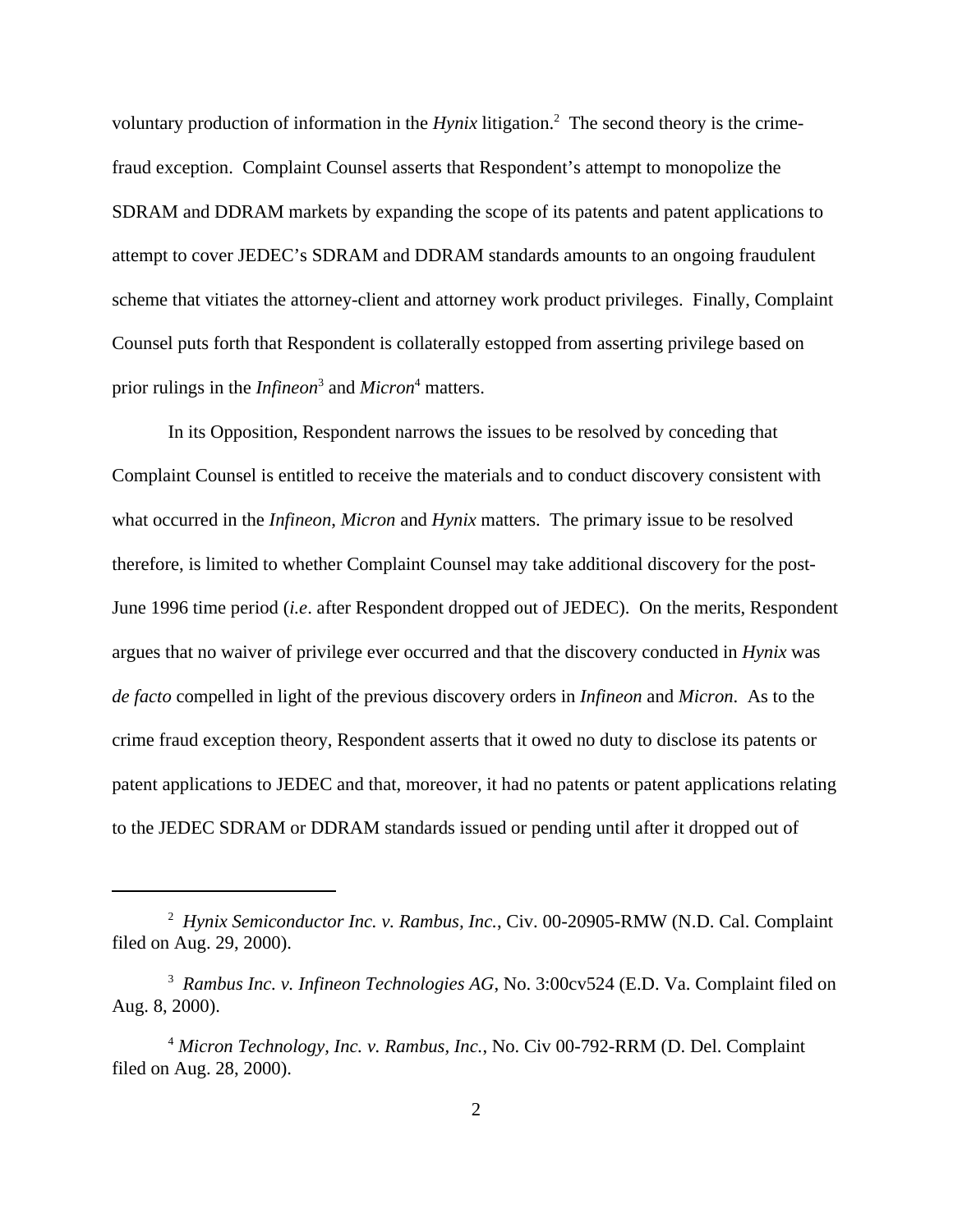JEDEC in June 1996. As to the collateral estoppel issue, Respondent asserts that the Federal Circuit in *Infineon II*<sup>5</sup> established that Respondent did not engage in fraudulent conduct, as Infineon alleged in its complaint and the jury found at trial.

For the reasons that follow, the Court finds that Respondent: (1) waived the attorneyclient privilege without temporal limitation; and (2) does not have a basis for asserting the attorney work product privilege for materials that came into existence on or before December 31, 1999.

#### **II. ANALYSIS AND DISCUSSION**

#### **A. WAIVER**

As indicated *supra*, in two cases (*Infineon* and *Micron*) the Respondent has already been ordered, based on the crime-fraud exception, to produce for discovery materials otherwise protected by the attorney-client and attorney work product privileges. In both instances, the materials ordered to be produced were limited in scope to materials created and communications that occurred prior to June 1996, when Respondent dropped out of JEDEC. In a third case (*Hynix),* there was no judicial order compelling discovery. Respondent asserts that rather than litigating the privilege issue a third time and facing a likely adverse ruling, it simply permitted discovery that tracked the judicially compelled discovery in *Infineon* and *Micron*. Respondent contends that *Hynix* was, therefore, a *de facto* compelled production and not a truly voluntary production that would amount to any type of waiver of either the attorney-client or that attorney work product privileges.

<sup>5</sup> *Rambus Inc. v. Infineon Technologies AG*, 318 F.3d 1081 (Fed. Cir. Jan. 29, 2003)(*Infineon II*).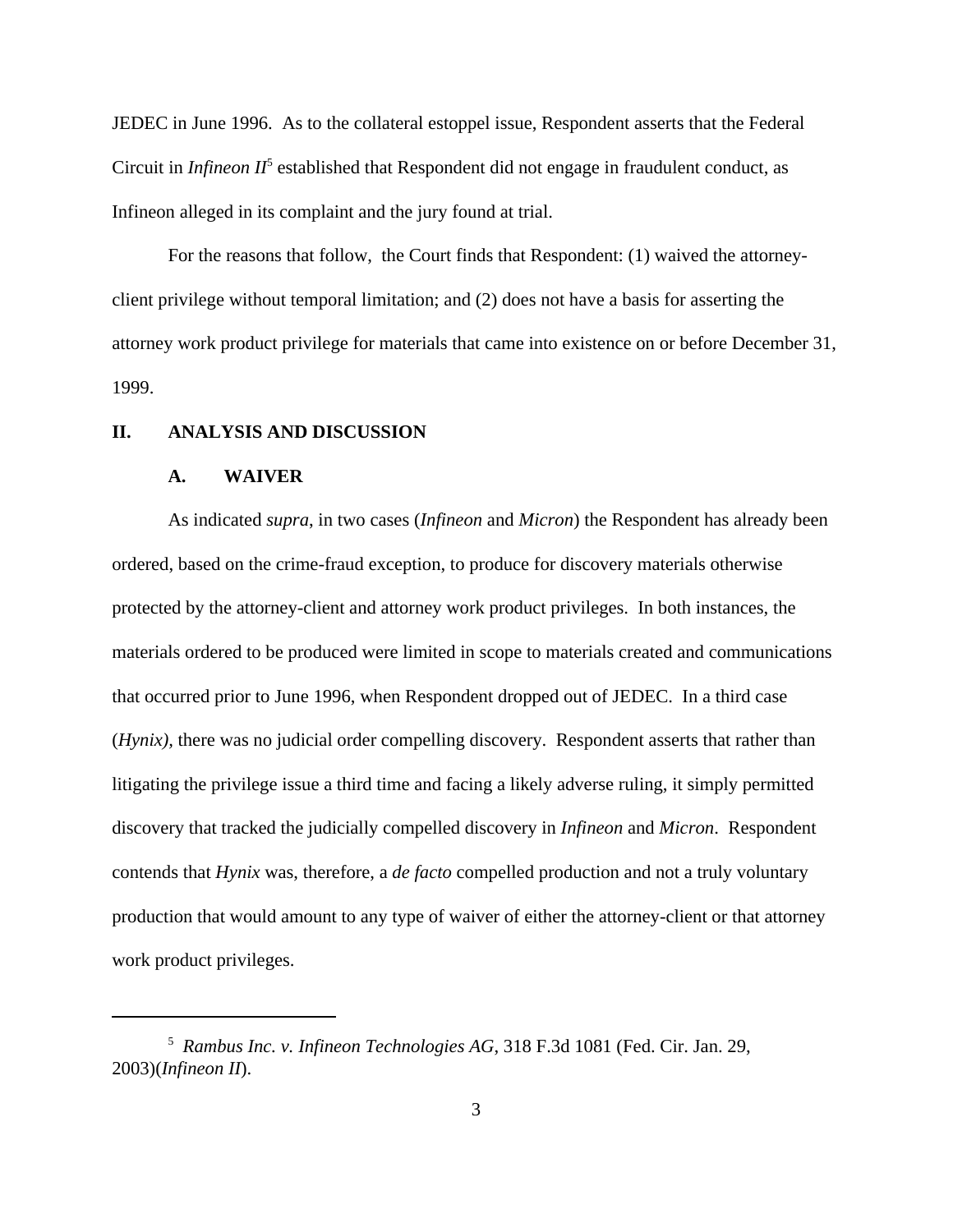While the Court appreciates the judicial economy that resulted from Respondent's decision to produce materials and persons for discovery in *Hynix*, its decision to produce the materials (even subject to a confidentiality agreement with counsel for *Hynix*)<sup>6</sup> still remains a voluntary production. Any disclosure to an adversary absent direct judicial compulsion is a voluntary disclosure. *Chubb Integrated Sys. Ltd v. Nat'l Bank of Washington*, 103 F.R.D. 52, 63 n.2, 67 (D.D.C. 1984)("[v]oluntary disclosure means the documents were not judicially compelled"); *see also In re Chrysler Motors Corp. Overnight Evaluation Program Litigation*, 860 F.2d 844, 846-47 (8<sup>th</sup> Cir. 1988)(finding that once privileged materials are turned over to an adversary, the confidential nature of the materials and the privilege as to third parties is waived even if the initial disclosure was subject to a confidentiality agreement). Distinctions between various degrees of "voluntariness" in waivers of the attorney-client privilege do not exist. *In re Sealed Case*, 877 F.2d 976, 980 (D.C. Cir. 1989)("if a [party] wishes to preserve the privilege, it must treat the confidentiality of attorney-client communications like jewels – if not crown jewels"); *In re Subpoena Duces Tecum*, 738 F.2d 1367, 1370 (D.C. Cir. 1984).<sup>7</sup> By voluntarily producing the materials in *Hynix*, Respondent forfeited some of the traditional protections of the adversary system, but avoided some of the burden of litigating the privilege issue and potentially facing a more adverse result than in *Infineon* and *Micron*. *See In re Sealed Case*, 676 F.2d 793, 822-23 (D.C. Cir. 1982).

<sup>&</sup>lt;sup>6</sup> Counsel for Respondent and Hynix entered into a letter agreement forbidding Hynix from disseminating the "privileged" materials that Respondent agreed to produce absent a court order and that the production was not a waiver of privilege as between those parties.

<sup>7</sup> By disclosing this information in *Hynix*, Respondent failed to "zealously protect" the very privileged material that it now asks this Court to protect. *Cf. Haines v. Liggett Group, Inc.*, 975 F.2d 81, 90 (3d Cir. 1992).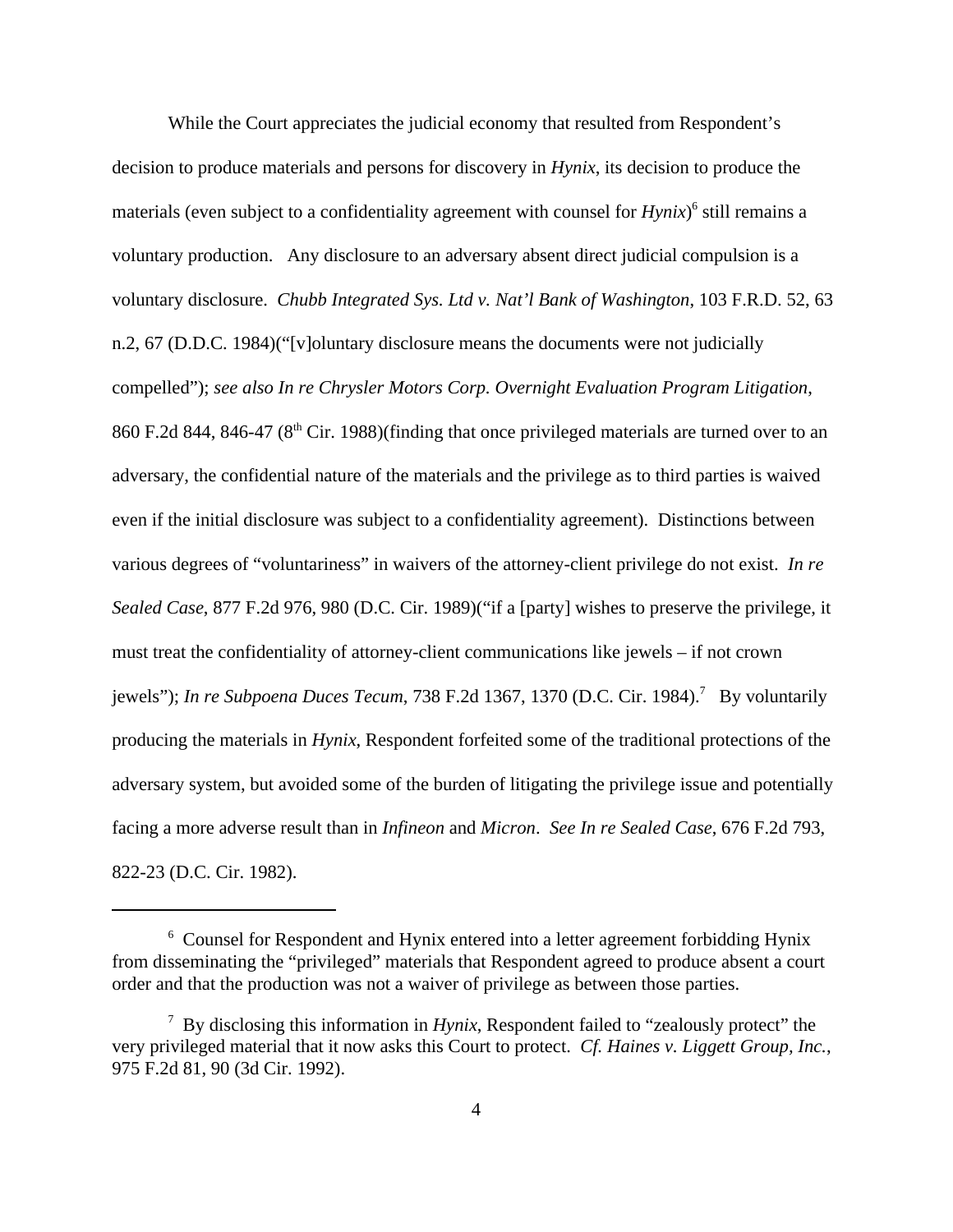The voluntary nature of Respondent's production in *Hynix* is underscored by the decision of the Court not to require production of the documents based on the crime-fraud exception. *See* § II.B., *infra*. This suggests that a judicially compelled production in *Hynix* was not nearly as inevitable as Respondent represents. Having voluntarily and consciously made the strategic decision in *Hynix* not to litigate the crime-fraud issue and instead to produce a selected set of materials voluntarily, Respondent now must live with the consequences of this decision including the waiver of privilege. A party cannot be permitted, after making a partial disclosure, to withhold the remainder of related information on the same subject matter. *Weill v. Investment /Indicators, Research and Management, Inc..* 647 F.2d 18, 24 (9<sup>th</sup> Cir. 1981), *citing* VIII Wigmore, *Evidence* § 2291 at 636 (McNaughton rev. 1961).<sup>8</sup> Similarly, as a matter of fairness and consistency, Respondent cannot be permitted to gain an advantage by voluntarily disclosing materials to one adversary (Hynix) while protecting the same materials from another adversary.

Finding that *Hynix* was a voluntary disclosure, the Court next must address the question of whether a voluntary disclosure of pre-1996 information in *Hynix* opens the door to the discovery of post-1996 information in the instant case. The answer is yes, at least to the extent it involves attorney-client privileged materials involving the same subject matter. The basis for this conclusion is the well-established proposition that a waiver of privilege covers all information relating to the subject matter for which information is waived voluntarily. *In re Sealed Case*, 29 F.3d 715, 719 (D.C. Cir. 1994); *In re Sealed Case*, 877 F.2d at 980-81; *Weill*,

*Subpoena Duces Tecum, 738 F.2d at 1372, citing In re Sealed Case*, 676 F.2d at 818.

8 In addition to the Respondent voluntary producing the documents in *Hynix*, several of these documents were also introduced in open court in the *Infineon* trial (Respondent's Initial Opposition at 8). This creates an additional basis for the finding of waiver.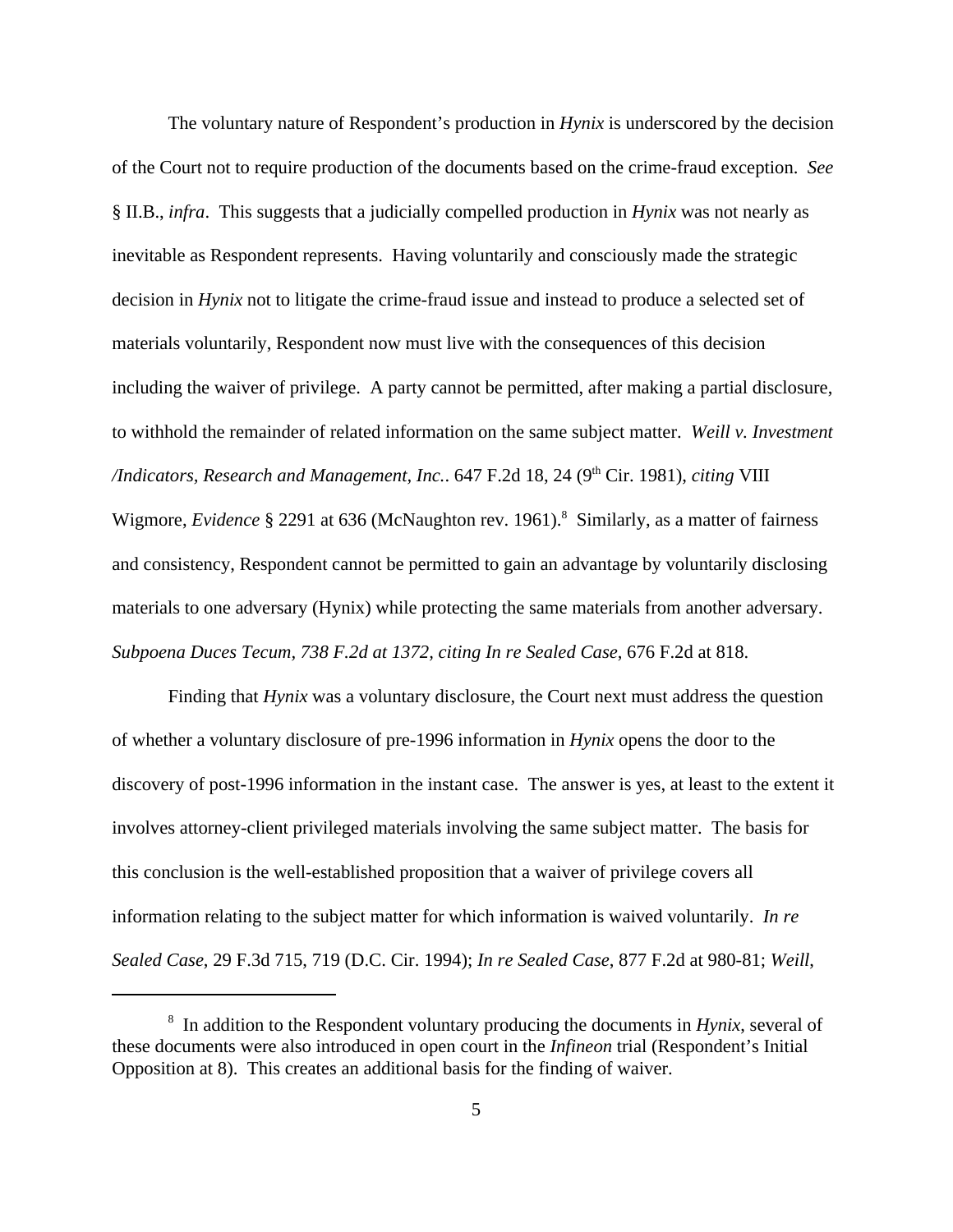647 F.2d at 24 ("voluntary disclosure of the content of privileged attorney communication constitutes waiver of the privilege as to all other such communications on the same subject").<sup>9</sup>

Complaint Counsel argues that Respondent's disclosures of privileged information in *Hynix* opened the door to discovery concerning six topics of communication between attorney and client:

- (1) Disclosures of patents and patent applications to JEDEC by Rambus;
- (2) The disclosure policy of JEDEC;
- (3) The efforts by Rambus to broaden its patents to cover matters pertaining to the JEDEC standards;
- (4) The September 2000 presentation made to stockholders, financial analysts and members of the public;
- (5) The preparation of withdrawal letters to JEDEC; and
- (6) The drafting of letters relating to patent disclosures to JEDEC and IEEE, the information and documents relied upon in drafting those letters, patent disclosures to JEDEC and IEEE and the efforts by Rambus to broaden its patent claims to the extent that any of those conversations took place within the context of the drafting of the withdrawal letters.

Complaint Counsel's Initial Memo at 3-4.

<sup>&</sup>lt;sup>9</sup> The Court does not find convincing Respondent's argument that the district court judge in *Infineon* knowingly limited the subject matter scope with a temporal limit of June 1996, when Respondent left JEDEC. (Respondent's Initial Opposition at 9-11). A review of the hearing transcript excerpt provided by Respondent indicates that counsel for Infineon simply chose not to seek documents later than this date, which only makes sense in a private contract action that was based solely on Respondent's conduct while a member of JEDEC. Infineon's counsel specifically put forth that he was content with documents from 1991 through the end of June 1996. The Court does not read the transcript to establish that the *Infineon* court would not have permitted post-1996 discovery had counsel so requested. Moreover, in contrast to the controversy in *Infineon*, the instant matter (both in time and substance) is based on issues well beyond the purely contractual obligations of Respondent while a member of JEDEC.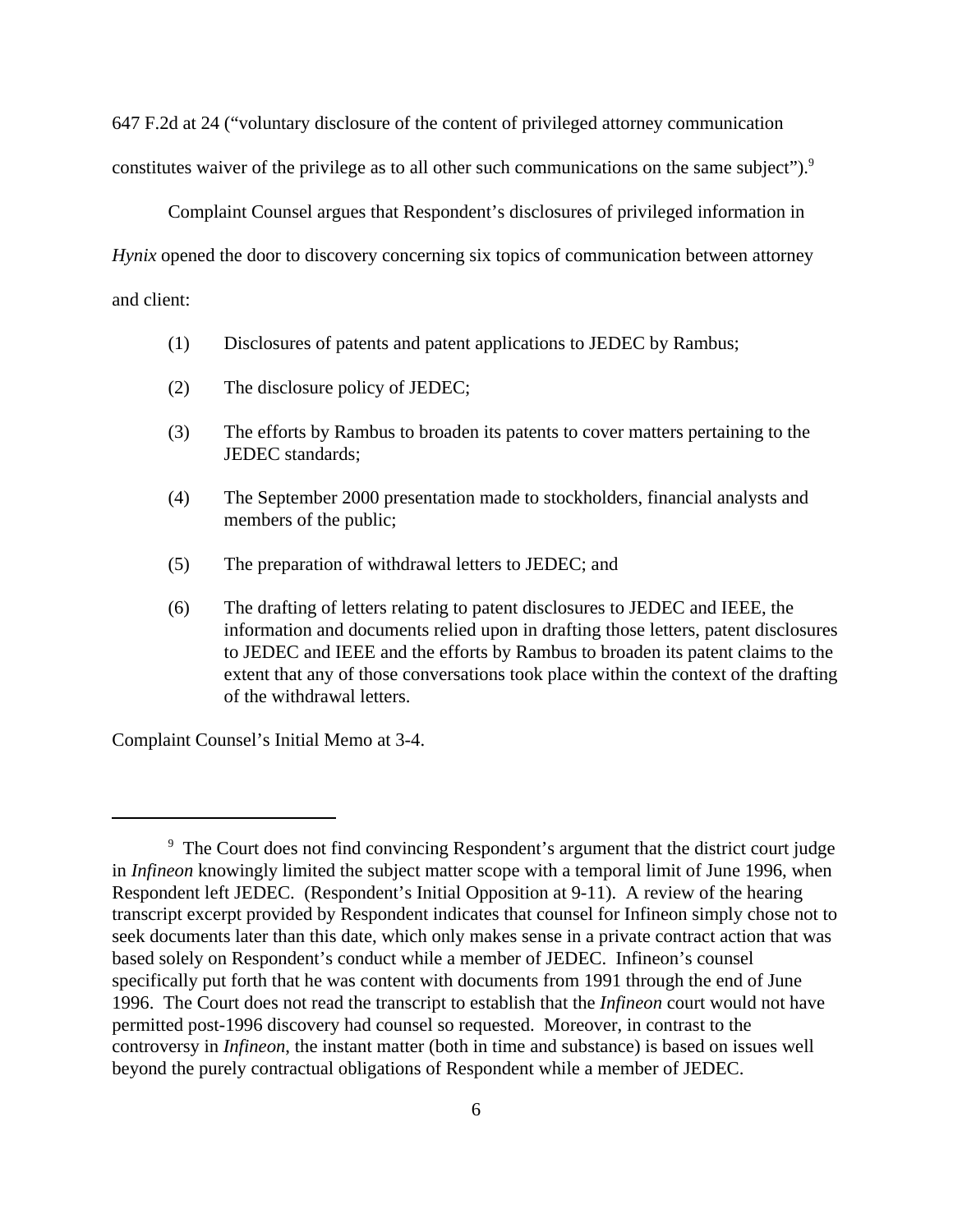Of the six topics of disclosures apparently made in *Hynix*, only two contain subject matters that appear on their face to relate to post-June 1996 matters: (3) the efforts by Rambus to broaden its patents to cover matters pertaining to the JEDEC standards; and (4) the September 2000 presentation made to stockholders, financial analysts and members of the public. Complaint Counsel claims that Respondent's alleged monopolistic conduct is a unitary scheme that began while Respondent was a member of JEDEC and continued thereafter through a continuing effort to expand its patents to cover JEDEC's SDRAM and DDRAM standards. As a result, both of these topics appear to involve the same subject matters as the voluntary disclosures made by Respondent for the pre-June 1996 time period and are relevant to the issues presently being tried. Respondent, therefore, is directed to permit discovery and produce materials that are subject to this waiver, as set out in the Conclusion section of this Order.

The other four topics involve subject matters that on their face relate only to pre-June 1996 issues. Based on the representation of Respondent in its Initial Opposition, all materials relating to these four topics were produced to Complaint Counsel by Respondent as part of the *Infineon, Micron* and *Hynix* discovery materials collection. It also appears that Respondent permitted Complaint Counsel to ask questions about these topics in depositions. As a result, scope of discovery disputes concerning these topics should have been resolved prior to the consideration of the instant Motion for Reconsideration. The Court hopes, based on Respondent's representation, that no judicially compelled relief concerning these four topics is necessary. However, because the portion of the Motion to Compel addressing the applicable topics has not been withdrawn, the Court rules that these four topics are within the scope of its Order, solely out of an abundance of caution.

7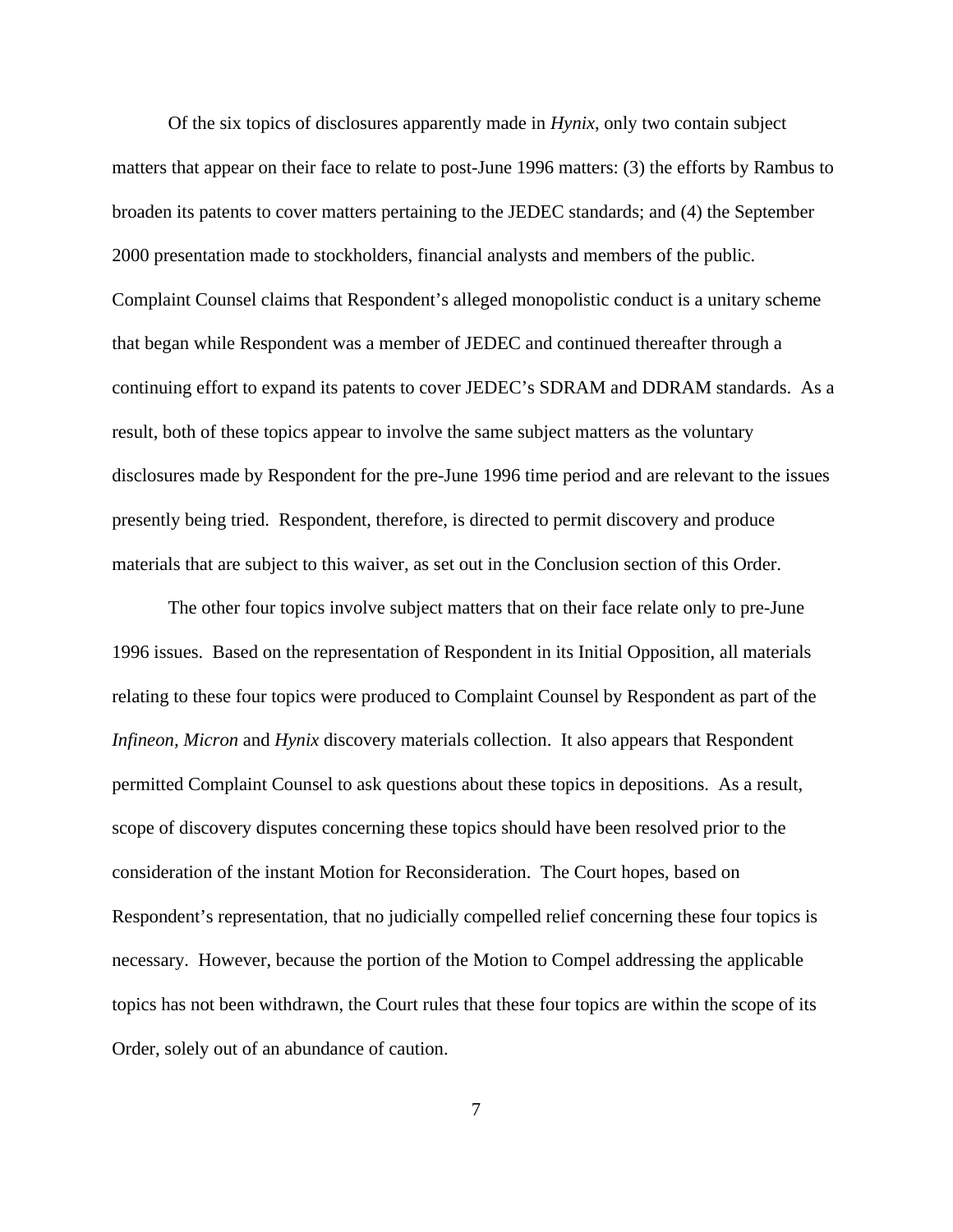Respondent's final argument is that even if the Court finds that its actions in *Hynix* waived the attorney-client privilege for post-1996 documents, these actions do not amount to a waiver of the attorney work product privilege.

The Supreme Court created the attorney work product privilege in *Hickman v. Taylor*, 329 U.S. 495 (1947). The privilege came to be codified in Fed. R. Civ. P. 26(b)(3), which creates a conditional privilege for materials prepared by or at the direction of an attorney "in anticipation of litigation or for trial." *Id*. Stated another way, the privilege "promote[s] the adversary system by safeguarding the fruits of an attorney's *trial preparations* from discovery attempts of the opponent." *In re United Mine Workers of America*, 159 F.R.D. 307, 312 (D.D.C. 1994), *quoting United States v. AT&T*, 642 F.2d 1285, 1298 (D.C. Cir. 1980)(emphasis added). Therefore, it is a prerequisite that any materials, sought to be protected by the attorney work product privilege, must have been prepared for or in anticipation of litigation.

Respondent's filings in the instant motion pointedly do *not* address when Respondent first anticipated litigation concerning its patents that may cover JEDEC's SDRAM and DDRAM standards. Rather, Respondent broadly asserts that any materials prepared by or at the direction of its attorneys post-June 1996 are subject to the attorney work product privilege. This assertion necessarily implies that Respondent anticipated litigation at least as early as July 1996, though Respondent provides no support for this position.

In marked contrast, Respondent directly addressed the issue of when it could anticipate litigation in its Opposition to Complaint Counsel's Motion for Default Judgment. In that document, Respondent took a position in direct conflict with its implicit position in the present motion. The thrust of the Default Judgment Opposition was that, as of at least as late as July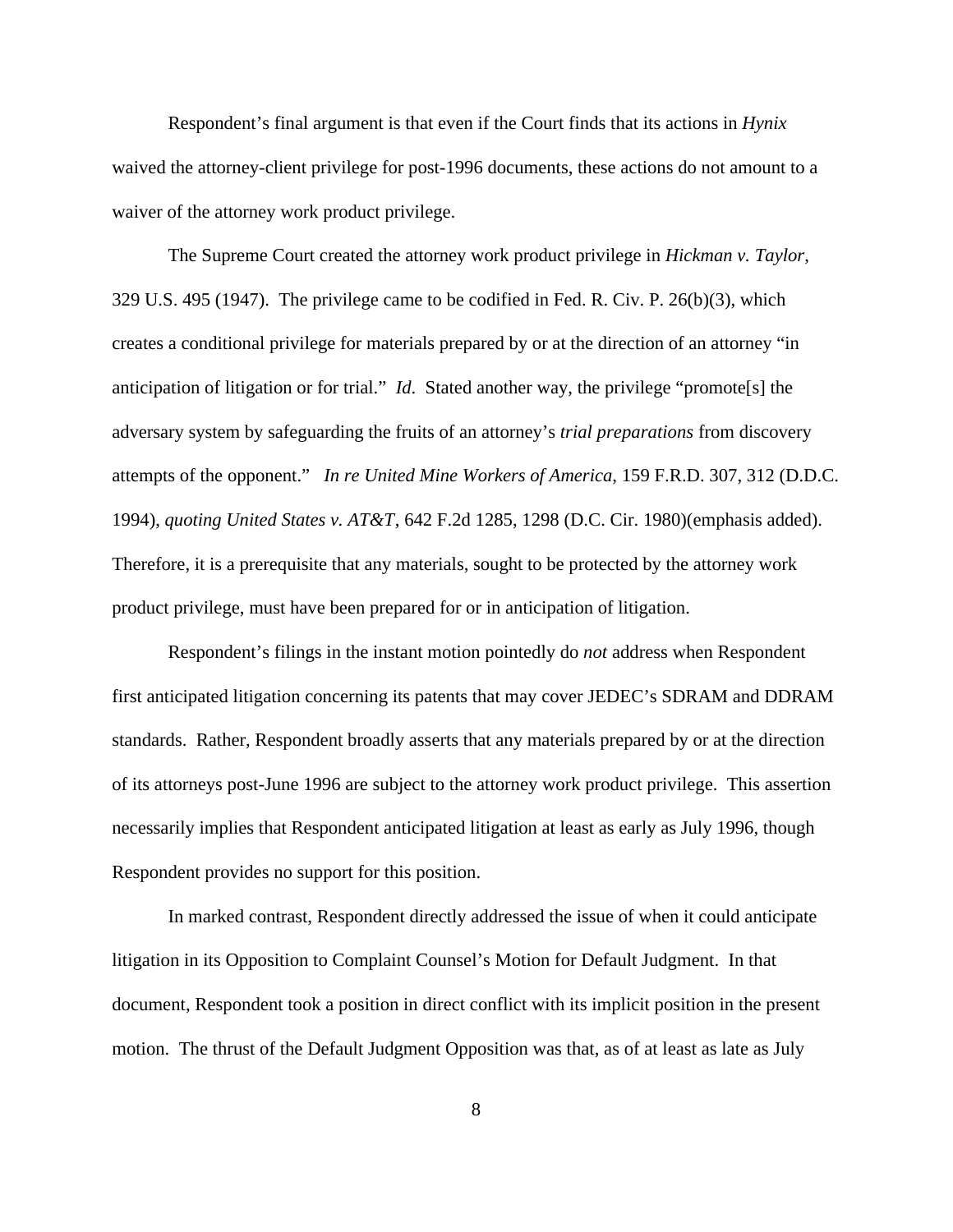1998, when Respondent implemented its document retention program, it was not anticipating any particular litigation; therefore, Respondent had no obligation to preserve documents potentially relevant to specific litigation. Respondent asserted that it had, at most, an abstract concern that it could be subject to the expense and inconvenience of discovery as a non-party through a subpoena under Fed. R. Civ. P. 45, as some other technology companies had been. Having taken the position in its Opposition to the Default Judgment that at least as of July 1998 it was not anticipating any specific litigation, the Court does not now accept Respondent's current contradictory position that it actually was anticipating litigation at least as early as July 1996.

Due to the obfuscation by Respondent as to when it anticipated litigation involving its patents that allegedly cover JEDEC's SDRAM and DDRAM standards, the Court must make a determination as to when, for the purpose of this discovery motion, Respondent reasonably did anticipate litigation and properly could have asserted the attorney work product privilege. In making this determination, the Court must construe this privilege narrowly. *In re Sealed Case*, 676 F.2d at 807. In particular, under the specific circumstances of this controversy, the Court must narrowly construe the temporal nature of the attorney work product privilege, which is only applicable after a party begins to anticipate litigation. The earliest litigation involving Respondent and JEDEC standards commenced on August 8, 2000. *See* nn.2-4, *supra*. The Court will presume that Respondent could have anticipated litigation a reasonable duration of time prior to the filing of the first complaint. Therefore, the Court finds that Respondent likely anticipated litigation as early as January 1, 2000 (approximately eight months prior to the commencement of the first litigation involving the JEDEC-related patents). The Court

9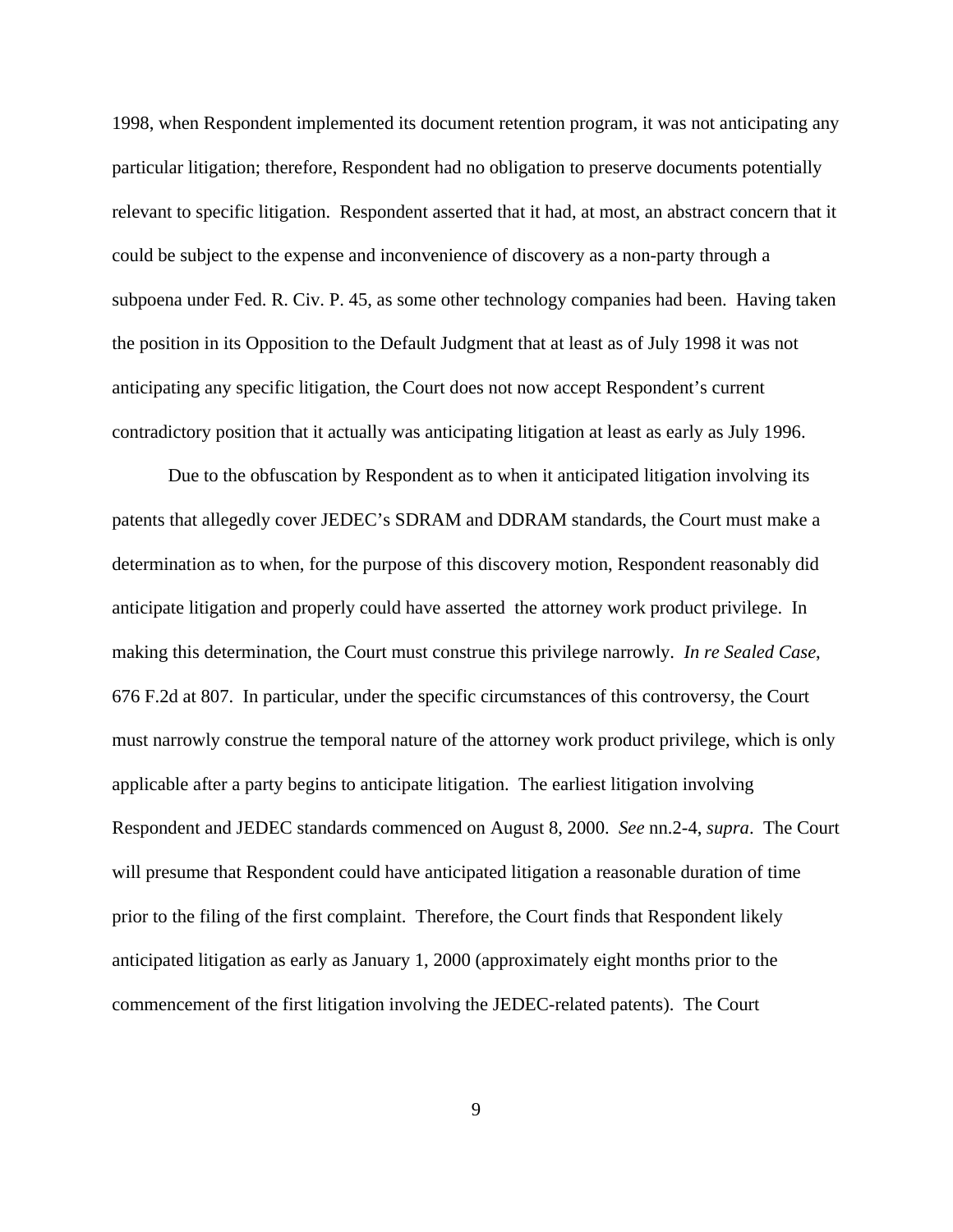consequently holds that Respondent has no basis for asserting the attorney work product privilege for any materials coming into existence prior to January 1, 2000.

The final question to be resolved, is whether Respondent waived its work product privilege for materials coming into existence after January 1, 2000. The Court holds that it did not. At issue in the instant litigation, is whether Respondent monopolized or attempted to monopolize one or more DRAM markets. What is relevant, therefore, is what actions the Respondent took directly or what directions it provided to its attorneys towards this alleged end. Internal drafts, research notes or thought processes by Respondent's attorneys that were never shared with Respondent would not be probative as to the Respondent's intentions. *Eco Mfg. LLC v. Honeywell Int'l, Inc.*, 2003 WL 1888988 at \*6 (S.D. Ind. Apr. 11, 2003); *Vardon Golf Co., Inc. v. Karsten Mfg. Corp.*, 2003 WL 1785803 at \*7 (N.D. Ill. Mar. 31, 2003). Moreover, there is no evidence that Respondent has attempted to affirmatively use any of the post-January 1, 2000 materials for which it may assert the attorney work product privilege. If Respondent had done so, this could constitute a broader waiver. *Duplan Corp. v. Deering Milliken, Inc.*, 540 F.2d 1215, 1222-23 (4<sup>th</sup> Cir. 1976), *In re Martin Marietta Corp.*, 856 F.2d 619, 625 (4<sup>th</sup> Cir. 1988). Nor has the Respondent appeared to have made its voluntary disclosures of attorney work product materials in *Hynix* selectively in an attempt to achieve a strategic or tactical advantage, which could result in a broadening of the scope of its waiver. *See United Mine Workers of America*, 159 F.R.D. at 310. Rather, it appears that any attorney work product materials voluntarily produced in *Hynix* were merely co-extensive with the materials produced as a result of judicial compulsion in *Infineon* and *Micron*.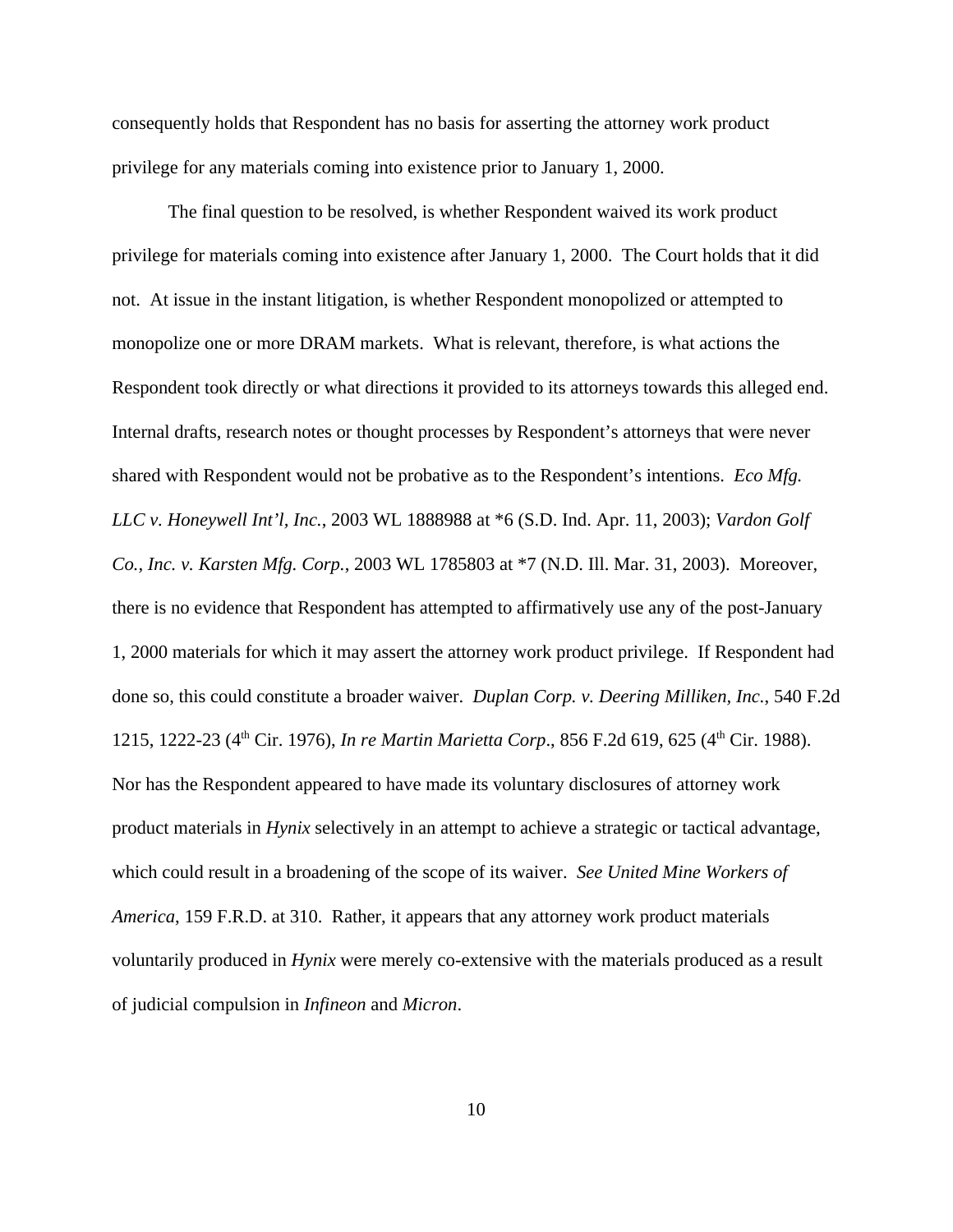#### **B. CRIME-FRAUD EXCEPTION**

The issue of whether JEDEC contractually required its members to disclose the existence of patents and patent applications relating to proposed JEDEC standards is central to this litigation.

As a result of the remedial presumptions that arose in the Court's February 26, 2003 Order denying Complaint Counsel's Motion for Default Judgment, there is a rebuttable presumption that "Rambus knew or should have known from its pre-1996 participation in JEDEC that developing JEDEC standards would require the use of patents held or applied for by Rambus." While Respondent has the burden of overcoming this presumption at trial, the Court believes that a punitive presumption arising from Respondent's misconduct with regard to the handling of its documents cannot, by itself, serve as a factual predicate sufficient to vitiate the attorney-client and attorney work product privileges through the crime-fraud exception.

Particularly, in light of the supplemental memo and materials submitted by Complaint Counsel, the Court confirms the conclusion of the February 26 Order that there is a *prima facie* case that Respondent engaged in fraud-like conduct with regard to its fellow JEDEC members. However, the Court also believes that there is sufficient evidence of record to rebut this presumption and to create a material question of fact on the issue of whether Respondent had a duty to disclose. As a result, the crime-fraud exception sought by Complaint Counsel does not apply to the instant case.

In addition, based on its reading of *Infineon II* and the liability theories enunciated by Complaint Counsel that go beyond Respondent's contractual obligations under JEDEC, the Court has some concern whether Respondent's conduct (even if ultimately found to be illegal and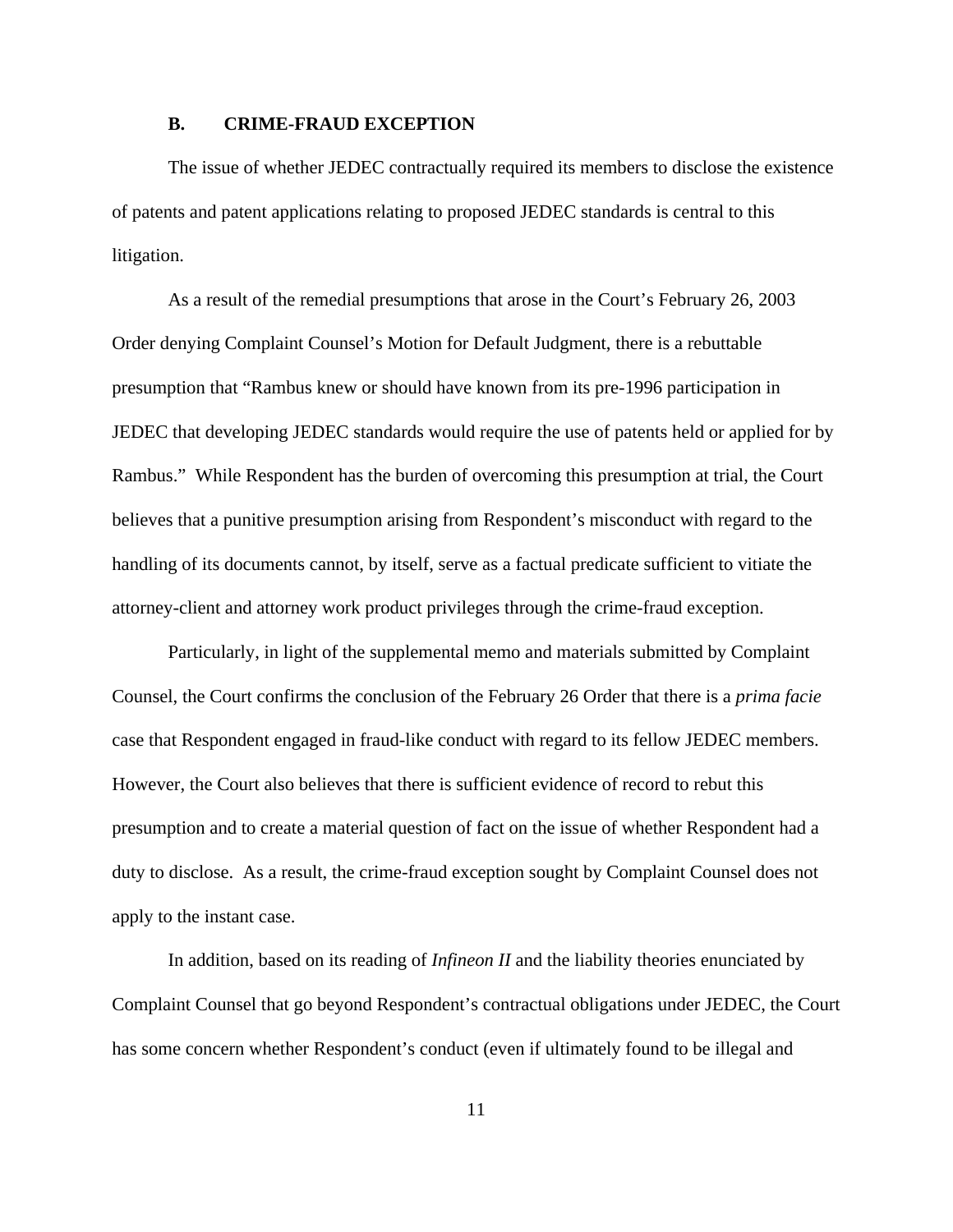intended to attempt to create a monopoly in one or more DRAM markets), reaches the level of fraud. As suggested in *Infineon II*, any obligation Respondent had to disclose patents and applications may have arisen not from JEDEC's written contractual duties, but rather from the course of conduct of JEDEC members. 318 F.3d at 1098. However, while the Federal Circuit held that the course of conduct of JEDEC's members (save Respondent) may have created a duty to disclose, it also held that a solely conduct-based duty would "not provide a firm basis for the disclosure duty necessary for a fraud verdict." *Id*. at 1102. Put another way, it is not yet clear, based on the evidence presented in the pleadings, that the Court can conclude that JEDEC members could reasonably rely that other JEDEC members would fully and accurately disclose all patents and patent applications relating to proposed JEDEC standards. In the absence of reasonable reliance, a key element of fraud, *see Bank of Montreal v. Signet Bank*, 193 F.3d 818, 826 (4th Cir. 1999); *Tidewater Beverage Servs., Inc. v. Coca Cola Co., Inc.*, 907 F. Supp. 943, 947 (E.D. Va. 1995), the crime-fraud exception cannot be invoked.

As a result, the Court concludes that the crime-fraud exception is not an independent basis for piercing the presumed sanctity of the attorney-client and attorney work product privileges in this instance.

### **C. COLLATERAL ESTOPPEL**

Finding that Respondent committed fraud with regard to the JEDEC SDRAM and DDRAM standards, the district court and the Federal Circuit in the *Infineon* trial collectively reversed the jury verdict through a Judgment as a Matter of Law in favor of Respondent, holding

12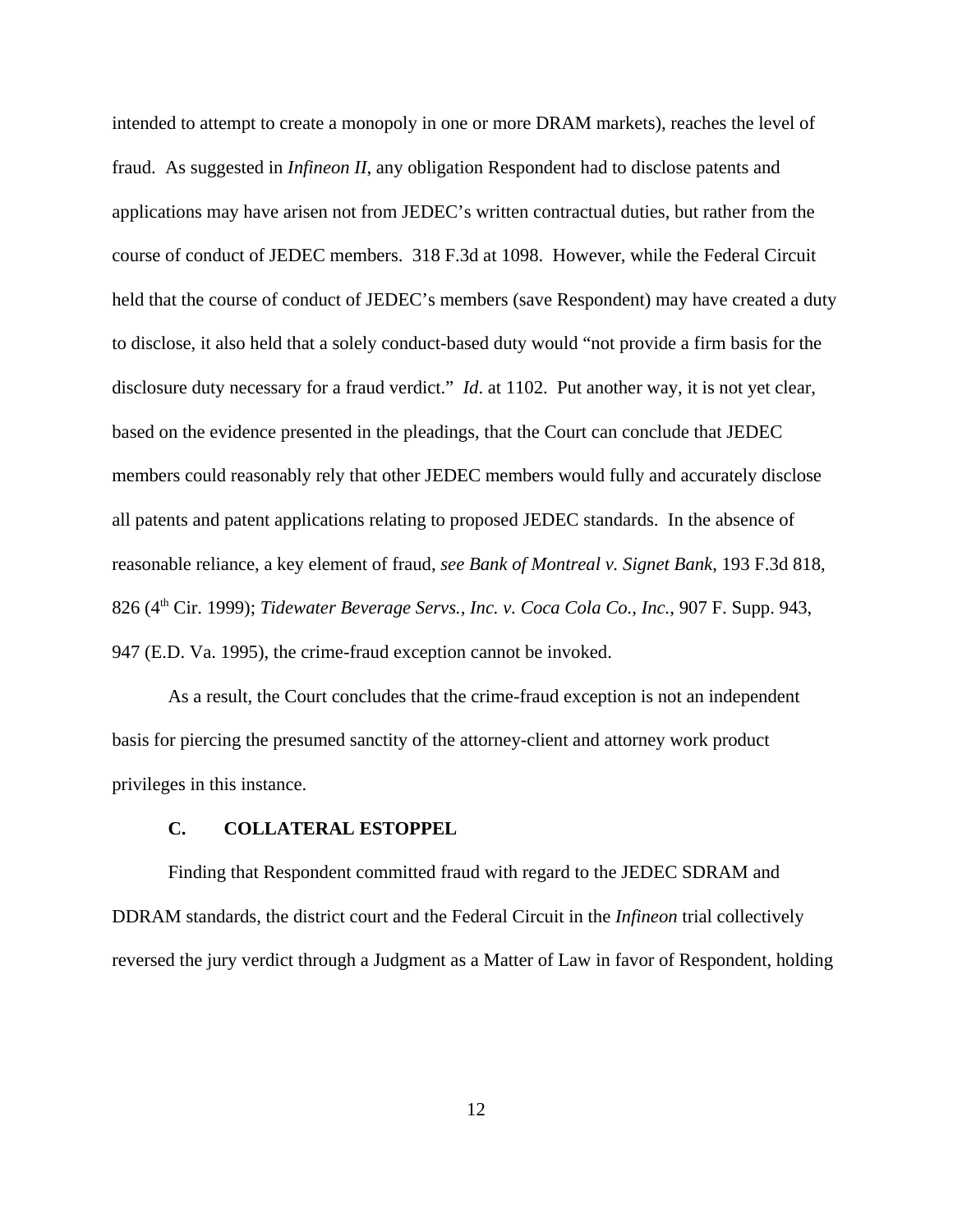that there was no substantial evidence to support the jury's verdict. *Infineon II*, 318 F.3d at 1105. As a result, there no longer is any support for Complaint Counsel's collateral estoppel theory.<sup>10</sup>

### **D. A PROCEDURAL NOTE ON THE DISCOVERY PERMITTED BY THIS ORDER**

In its Motion for Reconsideration, Respondent argued that permitting discovery of otherwise privileged materials through the crime-fraud exception would mandate an *in camera* review of the materials prior to their production, consistent with *Haines v. Liggett Group, Inc.*, 975 F.2d 81 (3d Cir. 1992), and that a failure to do so would be fraught with Constitutional implications. Here, however, the Court is not creating an exception to pierce the attorney-client privilege and require the production of materials whose confidential nature has been closely guarded by Respondent. Rather, the Court is merely finding that having waived the confidential cloak covering some of the materials disclosed in the *Hynix* matter, the Respondent itself voluntarily waived this privilege for all materials involving the same subject matters for the

<sup>&</sup>lt;sup>10</sup>As discussed at pp. 2-5 of the Court's March 29, 2003 Order addressing various applications by Respondent for collateral estoppel effect and reconsideration of two Orders issued by Judge Timony, the Federal Circuit in *Infineon II* affirmed-in-part, reversed-in-part, vacated-in-part, and ultimately remanded the *Infineon* matter back to the district court. The Federal Circuit reversed the district court's decision to deny Rambus' Motion for Judgment as a Matter of Law, which initially upheld the jury's verdict finding Rambus to have engaged in fraudulent behavior throughout the development of JEDEC's SDRAM standard. 381 F.3d at 1105. Conversely, the Federal Circuit affirmed the district court's decision in granting Rambus' Motion for Judgment as a Matter of Law, which initially struck down the jury's verdict finding Rambus to have engaged in fraudulent behavior throughout the development of JEDEC's DDRAM standard. *Id.* The district court's decision was vacated solely as to the award, pursuant to 35 U.S.C. § 285, of over \$7.1 million in attorney fees to Infineon as the prevailing party. The remand mandate was limited to the district court determining whether: (1) in light of the Federal Circuit's decision in *Infineon II*, Infineon remained the prevailing party and; (2) if so, the proper attorney fees award amount based solely on Rambus's unchallenged litigation misconduct and without findings that Rambus also engaged in fraudulent conduct and improper claim construction and patent infringement. *Id.* at 1105-07.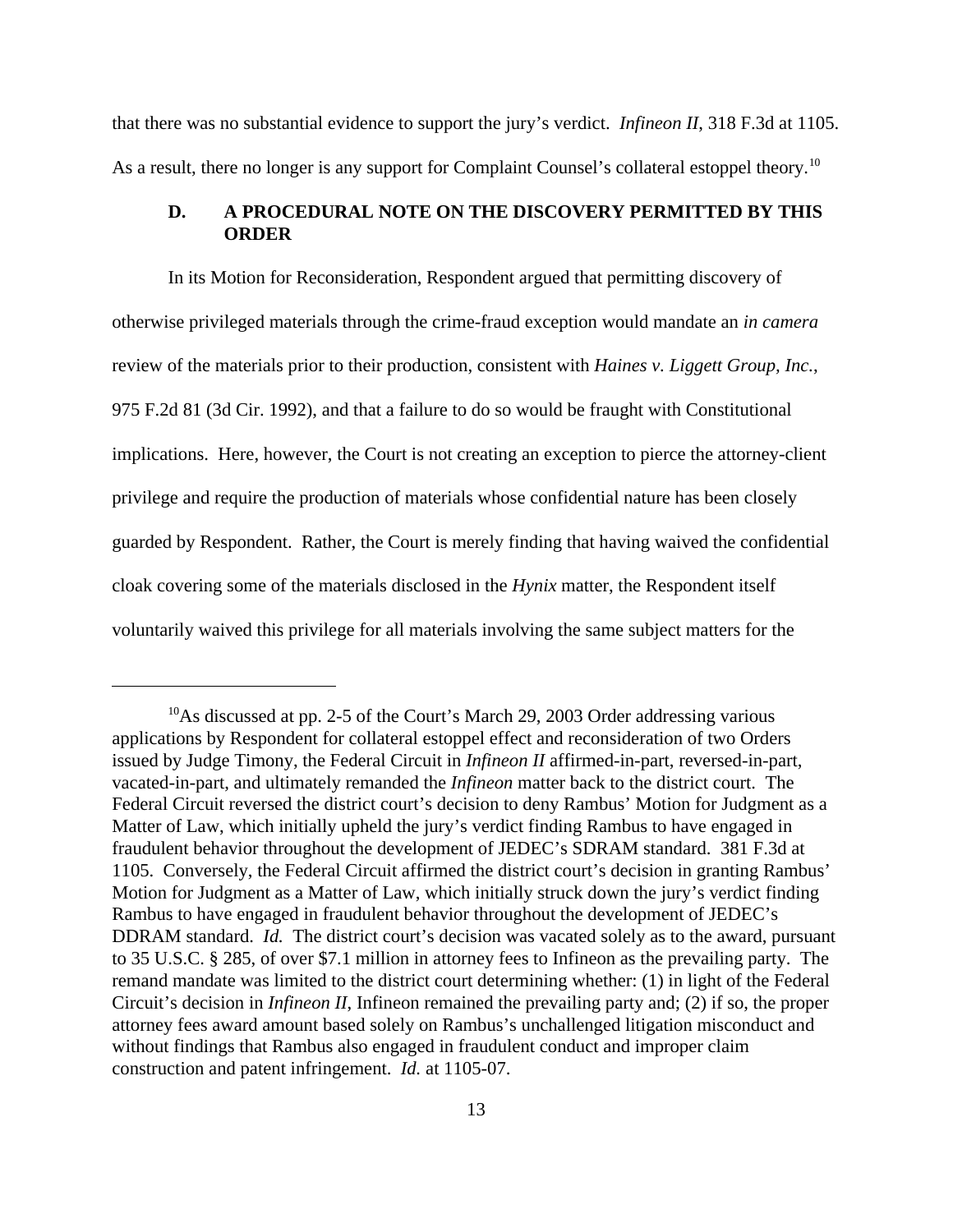present litigation as well. Similarly, the Court is not compelling the production of attorney work product privilege protected materials. Rather, the Court is only requiring the production of materials generated before Respondent, based in part on its own contentions, could have anticipated litigation and, therefore, even had a basis for asserting the attorney work product privilege.

As a consequence, the Court does not believe that any Constitutional issues are implicated or that *Haines*-type procedural safeguards are necessary. In direct contrast to *Haines*, the Court here does not need to perform any type of balancing test between giving a privilege adequate protection and the necessity for creating an exception to a privilege. Rather, the decision by Rambus in *Hynix* to produce these otherwise privileged materials was made consciously and knowingly. The Court, therefore, will not conduct *Haines*-type proceedings and directs that the materials be produced by Respondent directly to Complaint Counsel. However, all materials produced, as result of this Order, shall be granted *in camera* treatment upon motion by Respondent.

### **III. CONCLUSION**

For the reasons set forth above, Complaint Counsel's Motion to Compel is GRANTED. To the extent it has not already done so, Respondent is ORDERED to produce to Complaint Counsel all non-privileged materials relating to the following subject matters:

- (1) Disclosures of patents and patent applications to JEDEC by Rambus;
- (2) The disclosure policy of JEDEC;
- (3) The efforts by Rambus to broaden its patents to cover matters pertaining to the JEDEC standards;